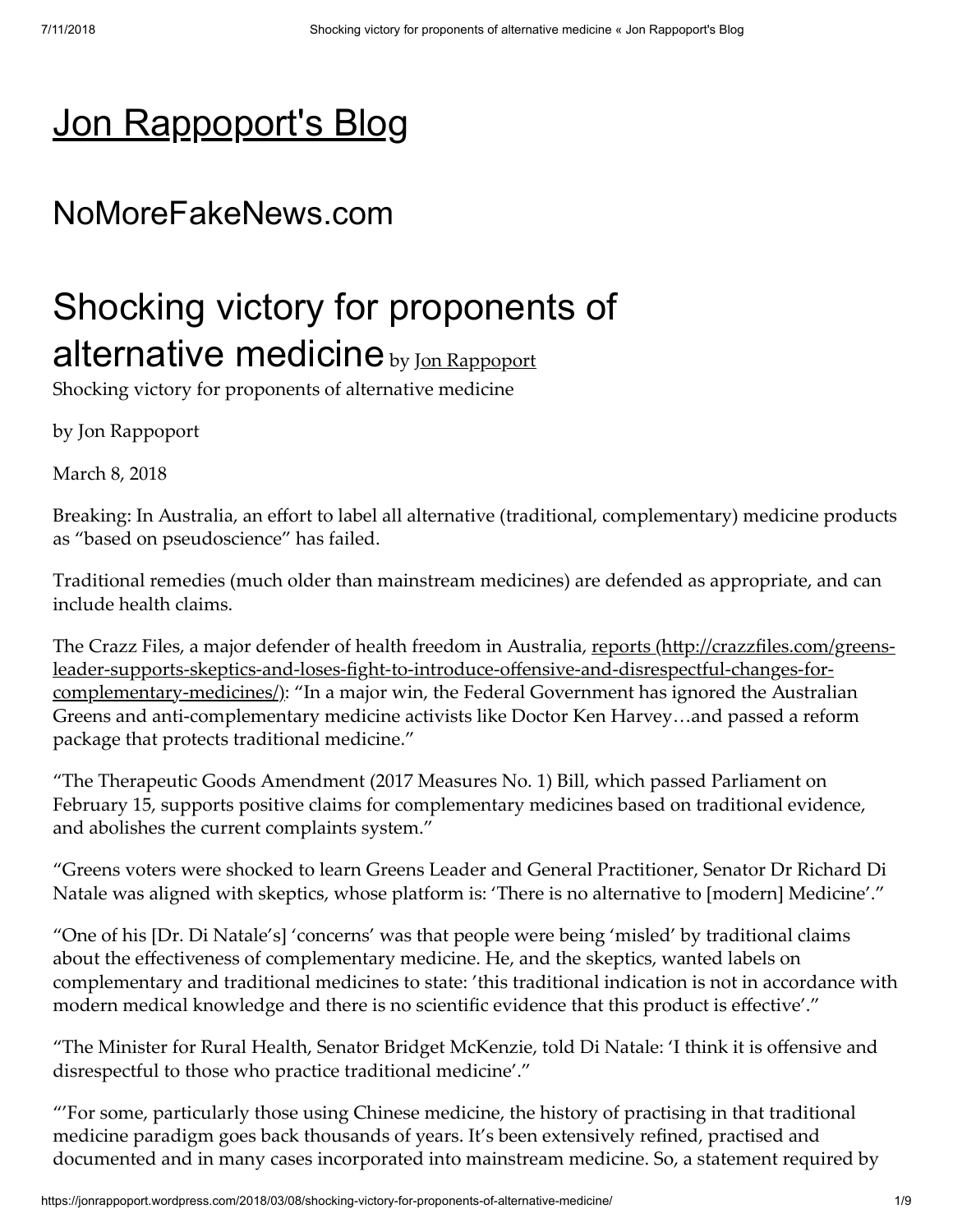the Australian Government that the indication is not in accordance with modern medical knowledge and that there is no scientific evidence will be seen as arrogant and insensitive to those practising and using traditional Chinese medicines,' Senator McKenzie said."

Boom.

All right. Now I want to treat readers to a brief analysis of "modern medicine," the so-called scientific system that is the "only valid system." It is the system employed in Australia, America, and virtually all countries in the world.

People who watch the news or read mainstream news have the impression that "scientific" medical research is remarkably valid and always progressing.

Doctors and medical bureaucrats line up to confirm and ceaselessly push this view.

But they are concealing a dark truth.

Let's go to the record. Here are two editors of two of the most prestigious and respected medical journals in the world. During their long careers, they have read and scrutinized more studies than any doctor, researcher, bureaucrat, or so-called medical blogger. And this is what they have written:

ONE: "It is simply no longer possible to believe much of the clinical research that is published, or to rely on the judgment of trusted physicians or authoritative medical guidelines. I take no pleasure in this conclusion, which I reached slowly and reluctantly over my two decades as an editor of The New England Journal of Medicine." (Dr. Marcia Angell, NY Review of Books, January 15, 2009, "Drug Companies & Doctors: A Story of Corruption)

TWO: "The case against science is straightforward: much of the scientific literature, perhaps half, may simply be untrue. Afflicted by studies with small sample sizes, tiny effects, invalid exploratory analyses, and flagrant conflicts of interest, together with an obsession for pursuing fashionable trends of dubious importance, science has taken a turn towards darkness…

"The apparent endemicity of bad research behaviour is alarming. In their quest for telling a compelling story, scientists too often sculpt data to fit their preferred theory of the world. Or they retrofit hypotheses to fit their data. Journal editors deserve their fair share of criticism too. We aid and abet the worst behaviours. Our acquiescence to the impact factor fuels an unhealthy competition to win a place in a select few journals. Our love of 'significance' pollutes the literature with many a statistical fairy-tale…Journals are not the only miscreants. Universities are in a perpetual struggle for money and talent…" (Dr. Richard Horton, editor-in-chief, The Lancet, in The Lancet, 11 April, 2015, Vol 385, "Offline: What is medicine's 5 sigma?")

There are many ominous implications in these two statements. I will point out one.

Incompetent, error-filled, and fraudulent studies of medical drugs—for example, published reports on clinical trials of those drugs—would lead one to expect chaos in the field of medical treatment. And by chaos, I mean: the drugs cause widespread death and severe injury.

Again, if a person obtains his news from mainstream sources, he will say, "But I see no evidence of such a vast scandal."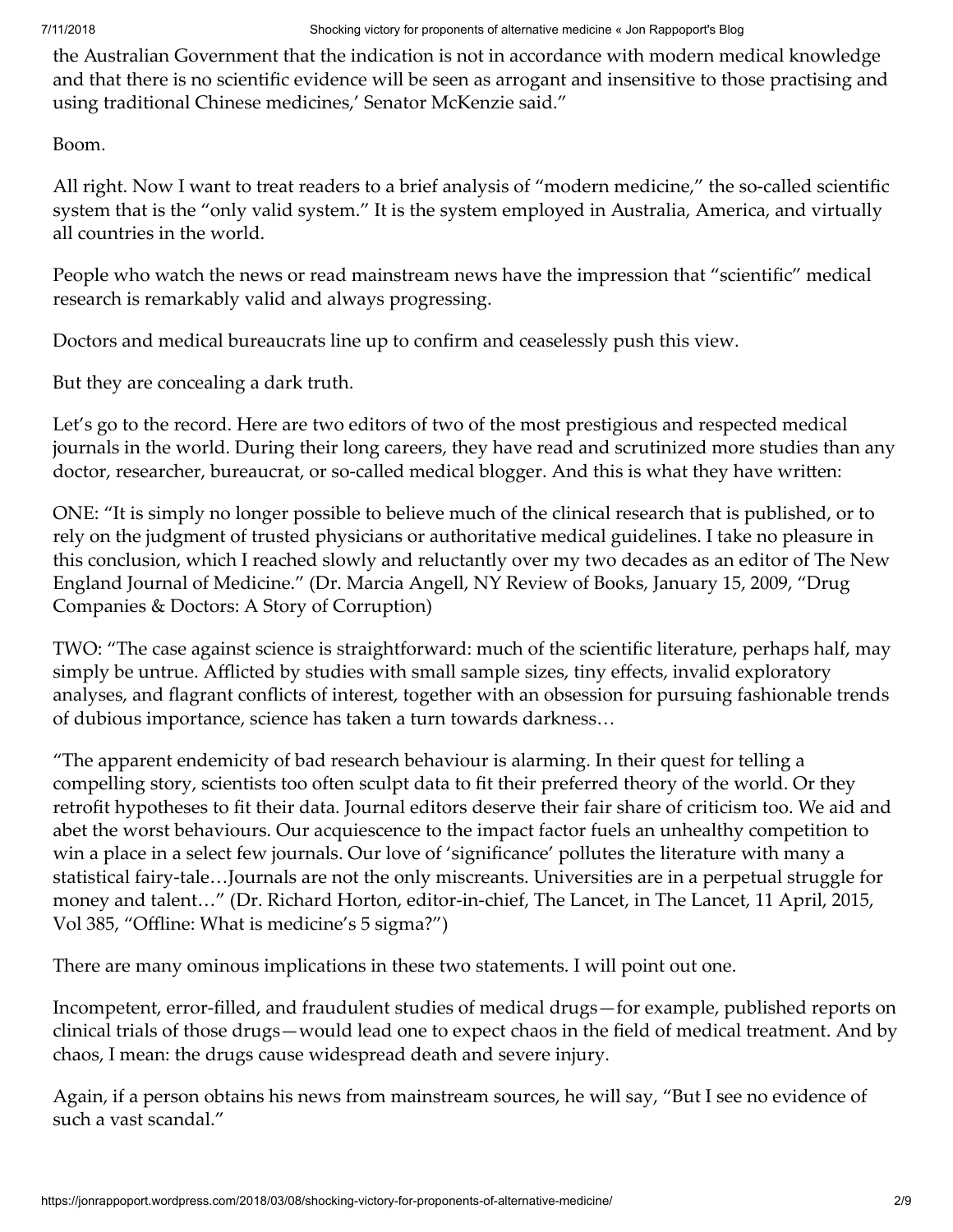That is a conspiracy of silence. Because this widespread death and grievous harm HAS been reported. Where? In open-source medical literature.

For example: On July 26, 2000, the US medical community received a titanic shock, when one of its most respected public-health experts, Dr. Barbara Starfield, revealed her findings on healthcare in America. Starfield was associated with the Johns Hopkins School of Public Health.

The Starfield study, "Is US health really the best in the world?", published in the Journal of the American Medical Association (JAMA), came to the following conclusion, among others:

Every year in the US, correctly prescribed, FDA approved medical drugs kill 106,000 people. Thus, every decade, these drugs kill more than a MILLION people.

On the heels of Starfield's astonishing findings, media reporting was rather perfunctory, and it soon dwindled. No major newspaper or television network mounted an ongoing "Medicalgate" investigation. Neither the US Department of Justice nor federal health agencies undertook prolonged remedial action.

All in all, those parties who could have taken effective steps to correct this ongoing tragedy preferred to ignore it.

On December 6-7, 2009, I interviewed Dr. Starfield by email. Here is an excerpt from that interview.

Q: What has been the level and tenor of the response to your findings, since 2000?

A: The American public appears to have been hoodwinked into believing that more interventions lead to better health, and most people that I meet are completely unaware that the US does not have the 'best health in the world'.

Q: In the medical research community, have your medically-caused mortality statistics been debated, or have these figures been accepted, albeit with some degree of shame?

A: The findings have been accepted by those who study them. There has been only one detractor, a former medical school dean, who has received a lot of attention for claiming that the US health system is the best there is and we need more of it. He has a vested interest in medical schools and teaching hospitals (they are his constituency).

Q: Have health agencies of the federal government consulted with you on ways to mitigate the [devastating] effects of the US medical system?

A: NO.

Q: Are you aware of any systematic efforts, since your 2000 JAMA study was published, to remedy the main categories of medically caused deaths in the US?

A: No systematic efforts; however, there have been a lot of studies. Most of them indicate higher rates [of death] than I calculated.

Q: Did your 2000 JAMA study sail through peer review, or was there some opposition to publishing it?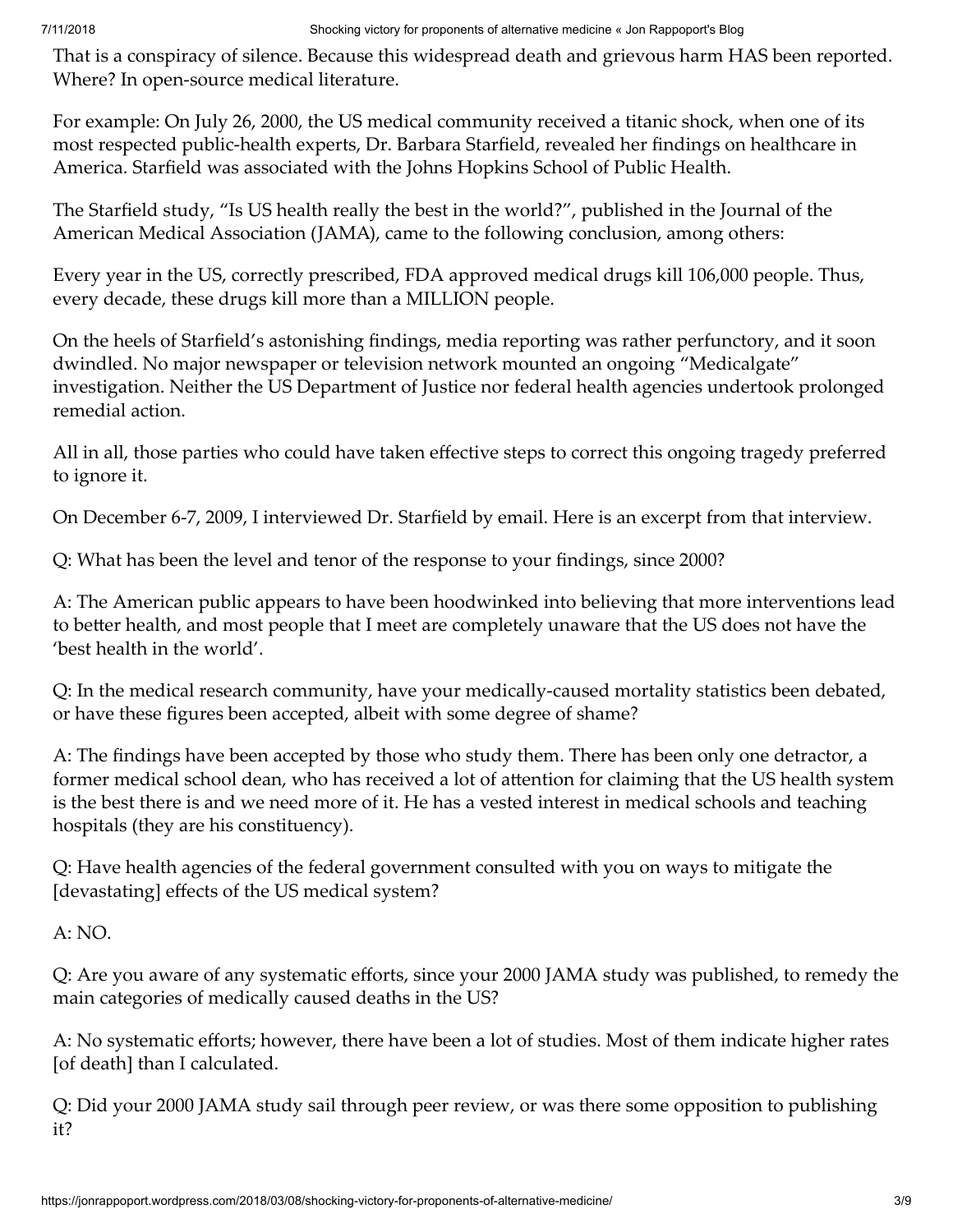7/11/2018 Shocking victory for proponents of alternative medicine « Jon Rappoport's Blog

A: It was rejected by the first journal that I sent it to, on the grounds that 'it would not be interesting to readers'!

—end of interview excerpt—

Physicians are trained to pay exclusive homage to peer-reviewed published drug studies. These doctors unfailingly ignore the fact that, if medical drugs are killing a million Americans per decade, the studies on which those drugs are based must be fraudulent. In other words, the medical literature is suspect, unreliable, and impenetrable.

WHICH IS EXACTLY WHAT THE TWO ESTEEMED MEDICAL EDITORS I QUOTED ABOVE— MARCIA ANGELL AND RICHARD HORTON—ARE SAYING.

If you know a doctor who enjoys sitting up on his high horse dispensing the final word on modern medicine, you might give him the quotes from Dr. Angell and Dr. Horton, instruct him to read them, and suggest he get in touch with Angell and Horton, in order to discover what has happened to his profession.

As in: DISASTER.



 $(\text{http://marketplace.mvbigcommerce.com/the-matrix-revealed})$ 

*(To read about Jon's mega-collection, The Matrix Revealed, click here [\(hp://marketplace.mybigcommerce.com/the-matrix-revealed/\).\)](http://marketplace.mybigcommerce.com/the-matrix-revealed/)*

Jon Rappoport

The author of three explosive collections, **THE MATRIX REVEALED** (http://marketplace.mybigcommerce.com/the-matrix-revealed/), EXI[T FROM THE MATRIX](http://marketplace.mybigcommerce.com/exit-from-the-matrix/) (http://marketplace.mybigcommerce.com/exit-from-the-matrix/), and POWER OUTSIDE THE MATRIX (http://marketplace.mybigcommerce.com/power-outside-the-matrix/), Jon was a candidate for a US Congressional seat in the 29<sup>th</sup> District of California. He maintains a consulting practice for private clients, the purpose of which is the expansion of personal creative power. Nominated for a Pulitzer Prize, he has worked as an investigative reporter for 30 years, writing articles on politics, medicine, and health for CBS Healthwatch, LA Weekly, Spin Magazine, Stern, and other newspapers and magazines in the US and Europe. Jon has delivered lectures and seminars on global politics,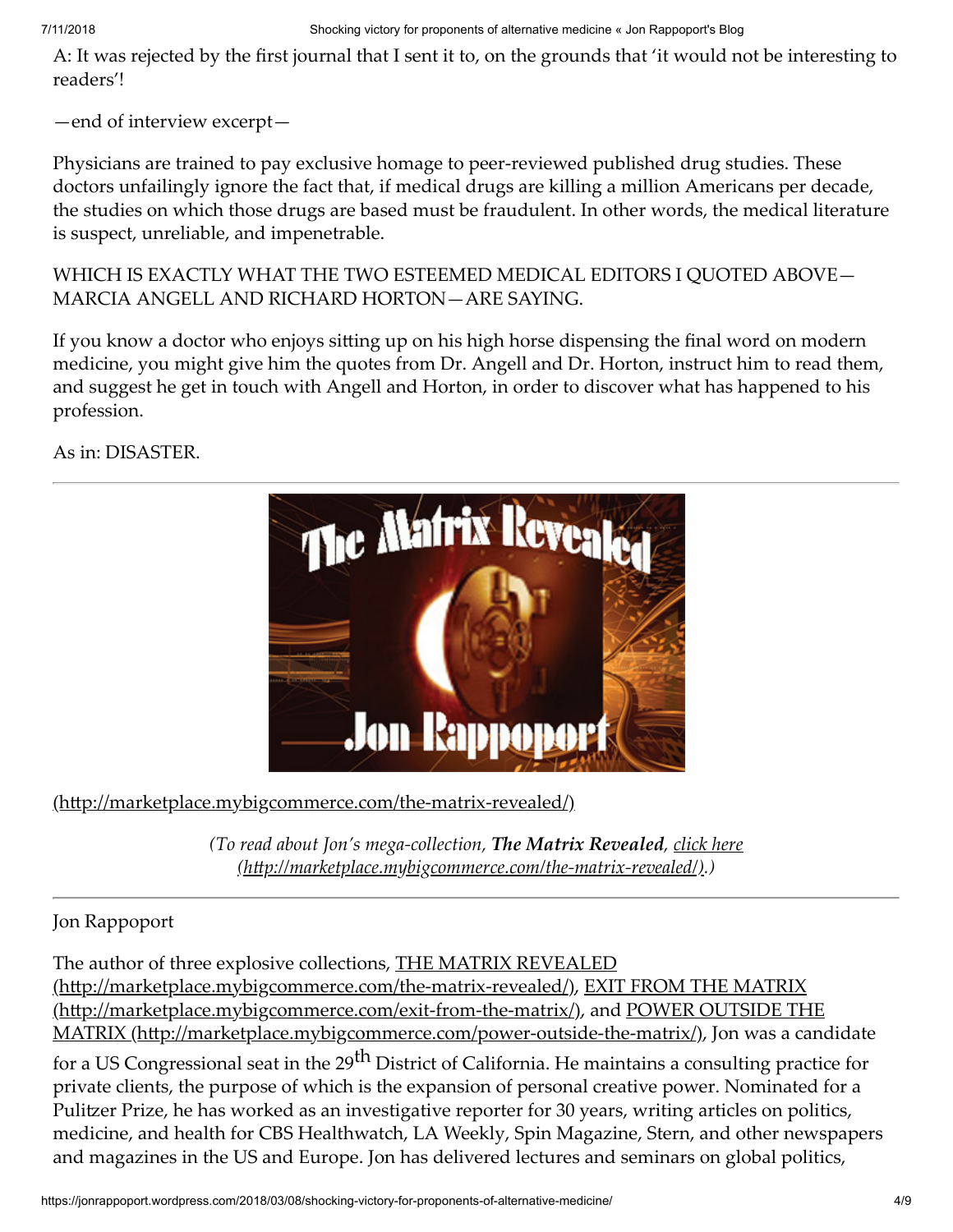health, logic, and creative power to audiences around the world. You can sign up for his **free** NoMoreFakeNews emails **here** (http://j.mp/1HvKCU1) or his free OutsideTheRealityMachine emails **here** (http://j.mp/1SfPuzL).

This entry was posted in [Government Fraud](https://jonrappoport.wordpress.com/category/government-fraud/), [Medical Fraud](https://jonrappoport.wordpress.com/category/medical-fraud/), [Science Fraud](https://jonrappoport.wordpress.com/category/science-fraud/).

## 19 comments on "Shocking victory for proponents of alternative medicine"

<span id="page-4-0"></span>**Eliza Ayres** says:

[March 8, 2018 at 10:15 am](#page-4-0)

Reblogged this on [Blue Dragon Journal](http://bluedragonjournal.com/2018/03/08/shocking-victory-for-proponents-of-alternative-medicine/) and commented:

And the fight between alternative and traditional medicines versus "scientific" modern medicine goes on… All which will be moot when humans are conscious enough to heal their own bodies…

[Reply](https://jonrappoport.wordpress.com/2018/03/08/shocking-victory-for-proponents-of-alternative-medicine/?replytocom=309098#respond)

<span id="page-4-1"></span>**L** says: [March 8, 2018 at 11:44 pm](#page-4-1) Yes, Grasshopper…

<span id="page-4-2"></span>[Reply](https://jonrappoport.wordpress.com/2018/03/08/shocking-victory-for-proponents-of-alternative-medicine/?replytocom=309185#respond) **[sundancer55](http://gravatar.com/sundancer55)** says: [March 8, 2018 at 10:31 am](#page-4-2) Now that the Aussie's have seen the light maybe American medicine will do the same. It'll take 100 years, but it might actually happen!!

<span id="page-4-3"></span>[Reply](https://jonrappoport.wordpress.com/2018/03/08/shocking-victory-for-proponents-of-alternative-medicine/?replytocom=309100#respond) **[Rixta Francis](http://thefictionofscience.wordpress.com/)** says: [March 8, 2018 at 12:31 pm](#page-4-3)

Once you start disecting medical theories you come to the conclusion that there is very little science behind most of them. It's all fantasy, assumptions and wishful thinking. So when I wrote a book about this I called it "Medical Mythology". I'm not making myself popular with this book, but that was never my intention anyway.

**[Reply](https://jonrappoport.wordpress.com/2018/03/08/shocking-victory-for-proponents-of-alternative-medicine/?replytocom=309116#respond)** 

<span id="page-4-4"></span>**chefjemichel** says: [March 9, 2018 at 6:24 am](#page-4-4) Thank you Rixta!

I appreciate seeing your book at Amazon. Do you happen to have a link to the BMJ Clinical Evidence 2007 report that I can see? I wish to quote that. Best to send that to: chef at thesetruths dot com

<span id="page-4-5"></span>**[Reply](https://jonrappoport.wordpress.com/2018/03/08/shocking-victory-for-proponents-of-alternative-medicine/?replytocom=309223#respond) Thx1138** says: [March 9, 2018 at 9:56 am](#page-4-5)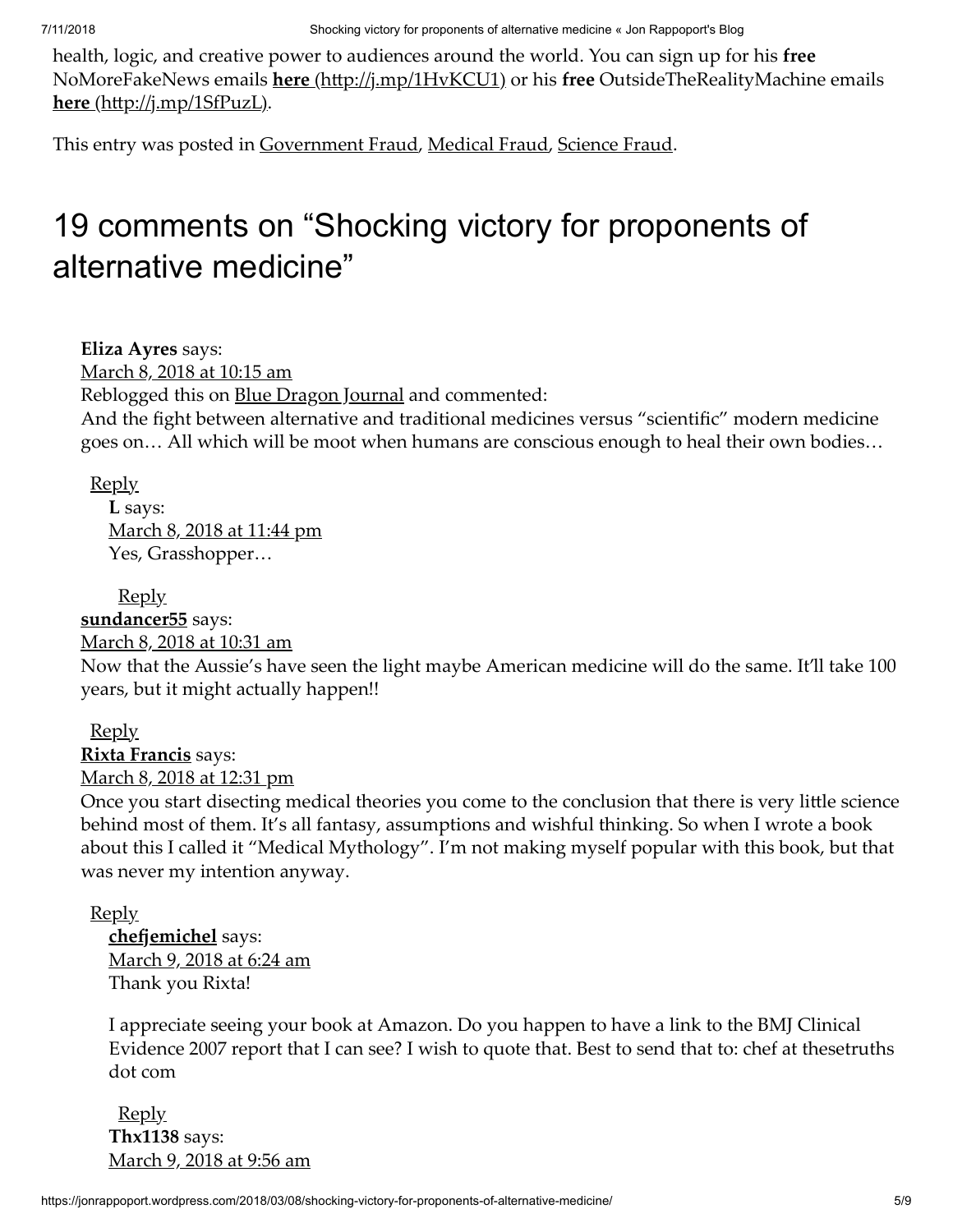#### https://thefictionofscience.wordpress.com/author/rixtafrancis/

More useful insight into the medical mafia.

#### <span id="page-5-0"></span>**[Reply](https://jonrappoport.wordpress.com/2018/03/08/shocking-victory-for-proponents-of-alternative-medicine/?replytocom=309252#respond) [Michael Z Freeman \(@BC\\_Man\)](http://twitter.com/BC_Man)** says:

[March 8, 2018 at 1:02 pm](#page-5-0)

First that good news from Australia. Great ! So I can't think of any other profession that would get away with the rest of what you report above. If the airline industry had planes falling out the sky it would be all over the news.

<span id="page-5-1"></span>[Reply](https://jonrappoport.wordpress.com/2018/03/08/shocking-victory-for-proponents-of-alternative-medicine/?replytocom=309120#respond) **bettyhill** says: [March 8, 2018 at 3:09 pm](#page-5-1) A lot of truth here again Jon.

Traditional medicines have been around for over 2,000 years in the far-east and the pre-runner of so-called modern pharmaceuticals which have been around in reality for a mere 150 years. Over those tw0thousand years they leaned what killed and what cured, unlike modern drugs that have not these time tested attributes and where many modern drugs have far greater side effects than the matter that they are trying to so-call cure.

The powerful mainstream pharmaceutical corporations would like to kill off these tried and tested traditional medicines that work, unlike their medicines that do not cure but only treat, keeping the perpetual motion profits coming in (the highest profit margin of any industrial or business sector).

A few years ago they tried to get their hands on the Vietnamese cure for hard drug addition which is now used in their NHS. The reason why the agreement between the world's largest pharma mafia outfit and the Vietnamese government fell apart in Switzerland was because pharma mafia wanted control of the patent. But the Vietnamese knew that if they let them have it, this cure would be shelved and never again see the light of day and humanity would lose out. A good thing that they were communists and not capitalist leaches who have no real feeling for humanity, only vast wealth.

But government agencies such as the UK's Home Office are complicit in crime here and where I did a blog a few years ago about the same hard drug being introduced into the UK's NHS. In this respect to show how corrupt the Home Office are, or should I say their senior civil servants (who are there after governments have come and got and in bed with the pharma mafia no matter what political persuasion due to the corruption that secret financial deals give them from the 'big' money boys).

The blog was entitled, " What 'Successive' Governments of the United Kingdom and Whitehall have covered-up and 'Not' told the British People about Hard Drug Addiction Treatments that simply will never work and the only one that does they have 'secretly' suppressed – https://worldinnovationfoundation.blogspot.co.uk/2014/01/what-successive-governments-and.html

The whole system is corrupt and where government, senior civil servants and big money mix it together. But the man and the women in the street in the main, have no idea of what is really going on and all because MSM are also owned and sold by big money.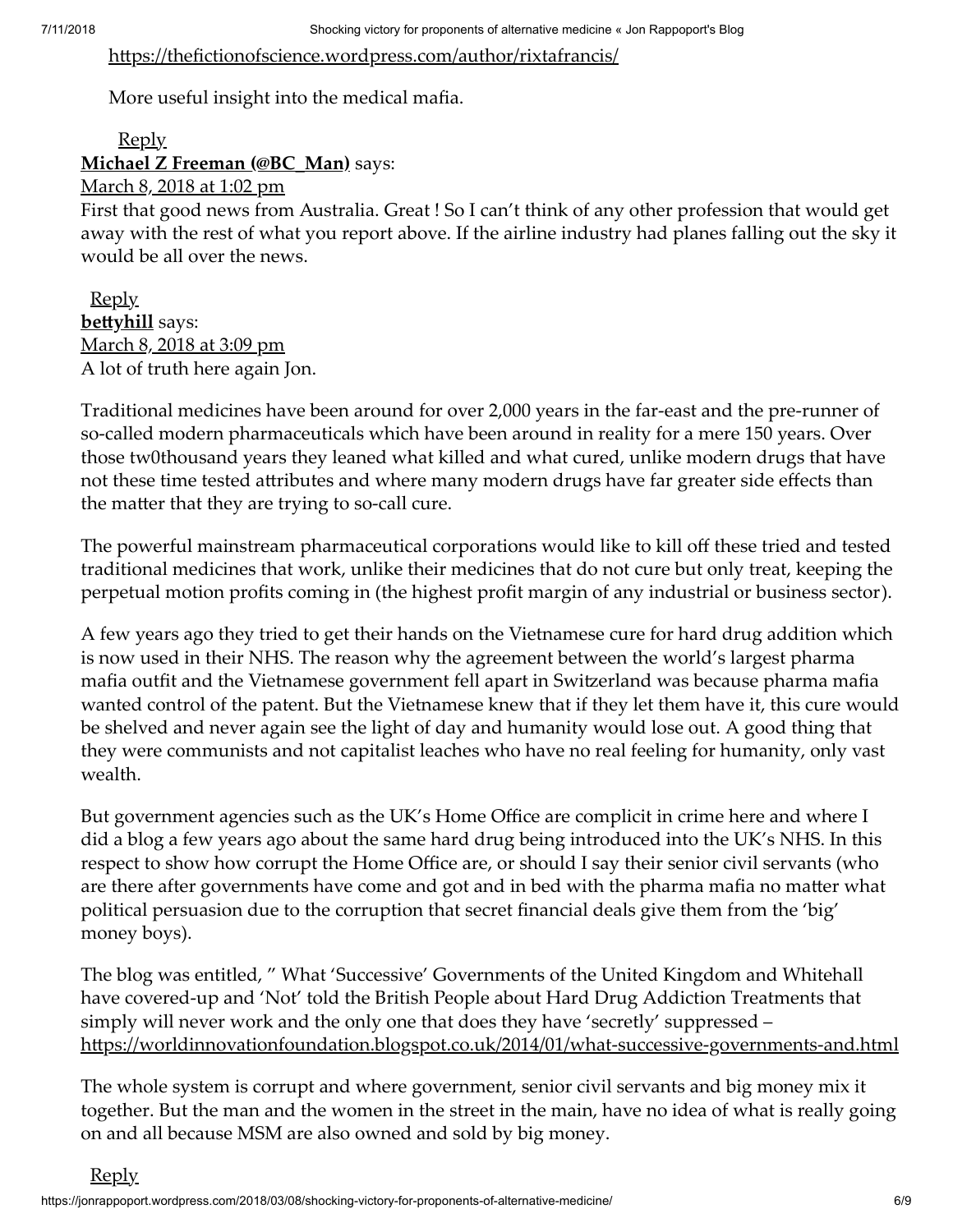### <span id="page-6-0"></span>**henry** says: [March 8, 2018 at 4:04 pm](#page-6-0)

To get a treatment approved by the FDA, a costly study must be performed. A remedy that cannot be patented cannot be marked up high enough to cover the cost of the study so the study is not done. Then the only evidence that the establishment looks at shows modern medicine and surgical procedures are the only things that can cure a disease.

Looking at the national traffic safety data, one can see that the most dangerous speed is 55 mph and the safest is 95 mph. The data is collected by police officers who ask when they arrive, how fast were you going? Most people say 55 mph even if they were going faster than that. The data is unreliable.

Is there a study of vaccinated versus unvaccinated people to see if vaccines are safe and effective? No. Who would pay for that?

[Reply](https://jonrappoport.wordpress.com/2018/03/08/shocking-victory-for-proponents-of-alternative-medicine/?replytocom=309144#respond)

<span id="page-6-1"></span>**Al Soto** says: [March 8, 2018 at 8:08 pm](#page-6-1) There is a vaccinated vs unvaccinated study now – http://info.cmsri.org/the-driven-researcherblog/vaccinated-vs.-unvaccinated-guess-who-is-sicker

### [Reply](https://jonrappoport.wordpress.com/2018/03/08/shocking-victory-for-proponents-of-alternative-medicine/?replytocom=309169#respond)

<span id="page-6-2"></span>**henry** says:

[March 9, 2018 at 10:33 am](#page-6-2)

Now that is interesting. Hopefully, this will result in a larger study where the results cannot be ignored by the general public.

<span id="page-6-3"></span>[Reply](https://jonrappoport.wordpress.com/2018/03/08/shocking-victory-for-proponents-of-alternative-medicine/?replytocom=309257#respond) **From Quebec** says: [March 8, 2018 at 4:49 pm](#page-6-3) Nature has provided everything we need to cure our bodies and to stay healthy..

Modern medicine does not like that. Because, if we are cured, they do not make money, they have to keep us sick. I believe that is the only reason why they hate and criticize alternative medicines.

#### [Reply](https://jonrappoport.wordpress.com/2018/03/08/shocking-victory-for-proponents-of-alternative-medicine/?replytocom=309152#respond)

### <span id="page-6-4"></span>**girlsfromthe** says:

[March 9, 2018 at 7:39 am](#page-6-4)

Plain and simple..plants cannot be patented so are hijacked by immoral systems to make money. Period.

<span id="page-6-5"></span>[Reply](https://jonrappoport.wordpress.com/2018/03/08/shocking-victory-for-proponents-of-alternative-medicine/?replytocom=309233#respond) **[Ozzie Thinker](http://exopolitician.wordpress.com/)** says: [March 9, 2018 at 10:38 pm](#page-6-5) This is interesting, Jon.

I realise point was a different one, but don't you see the power of commerce?

Excellent article.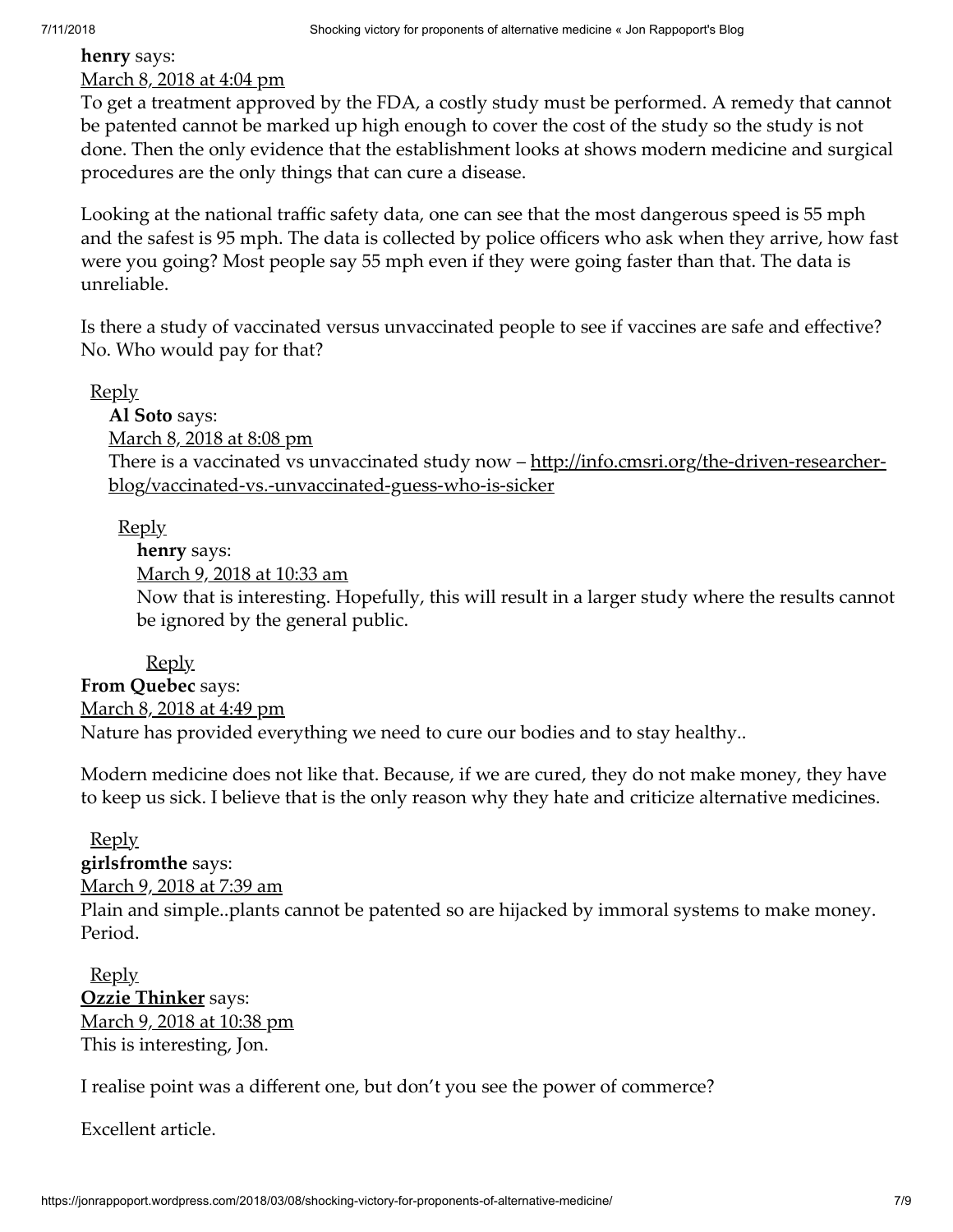Best OT

<span id="page-7-0"></span>[Reply](https://jonrappoport.wordpress.com/2018/03/08/shocking-victory-for-proponents-of-alternative-medicine/?replytocom=309358#respond) **Darrin** says: [March 12, 2018 at 12:53 pm](#page-7-0)

I wonder if the powers that be are using this case to demonize and eventually the ban the natural health supplement Melatonin which has many reported benefits. I've never used the supplement but I'm suspicious of the intent the story and would like to hear others thoughts. This story is also displayed on the front page of a major Canadian newspaper so they definitely want this story to be read in Canada as well.

https://www.washingtonpost.com/news/parenting/wp/2018/03/11/day-care-worker-gets-21-yearsfor-drugging-children-to-go-tanning/?utm\_term=.6969d9c10836

[Reply](https://jonrappoport.wordpress.com/2018/03/08/shocking-victory-for-proponents-of-alternative-medicine/?replytocom=309795#respond)

<span id="page-7-1"></span>**Kevin Japanangka** says:

[March 12, 2018 at 6:05 pm](#page-7-1)

So, what now becomes of those who were prosecuted, are being castigated and prosecuted, and heavily fined (Corruption), or jailed, or as we now find, those who passed away due to the stress of being hounded by an uneducated mass of corporate thugs?

I have within my power, as we all do, the authority to bring these corporate thugs to justice, via the International Criminal Court, on crimes against humanity, including Genocide, Infanticide, Murder, Rape, Pedophelia, and most of all, the False & Misleading Statements and Perjurious

Claims against Natural medicines.

I am totally confident knowing Almighty Yahweh and Yah'shua will surely guide us and see to it their days are numbered.

[Reply](https://jonrappoport.wordpress.com/2018/03/08/shocking-victory-for-proponents-of-alternative-medicine/?replytocom=309859#respond)

<span id="page-7-2"></span>**Natural Woman** says: [March 26, 2018 at 12:34 pm](#page-7-2) Please keep us posted!

[Reply](https://jonrappoport.wordpress.com/2018/03/08/shocking-victory-for-proponents-of-alternative-medicine/?replytocom=314678#respond)

<span id="page-7-3"></span>**Kevin Japanangka** says:

[March 12, 2018 at 6:10 pm](#page-7-3)

By the way, has anyone EVER come across any written Law, Code, Rule, or Regulation which gives "rights", to anyone synthesizing Natural-Organic-Anything????

If so, I wish to see it, read it, syntax it, disqualify it, then prosecute those who wrote it into any type of Charter, Rule, Code, or Law….OK?

[Reply](https://jonrappoport.wordpress.com/2018/03/08/shocking-victory-for-proponents-of-alternative-medicine/?replytocom=309863#respond)

<span id="page-7-4"></span>**Lynda Luka** says:

[May 9, 2018 at 12:55 pm](#page-7-4)

Hi my name is Lynda. I got your site info from listening to The Hagmann Report.

Thank you for the concise and honest info that you expose for the public.

I wonder if you have info on health concerning CBD oil for eyes and pain. I watched my family members literally die from allopathic medicine and I am choosing to use alternatives.

I think people, such as yourself are brave and deserving of much respect. My Email add is […]